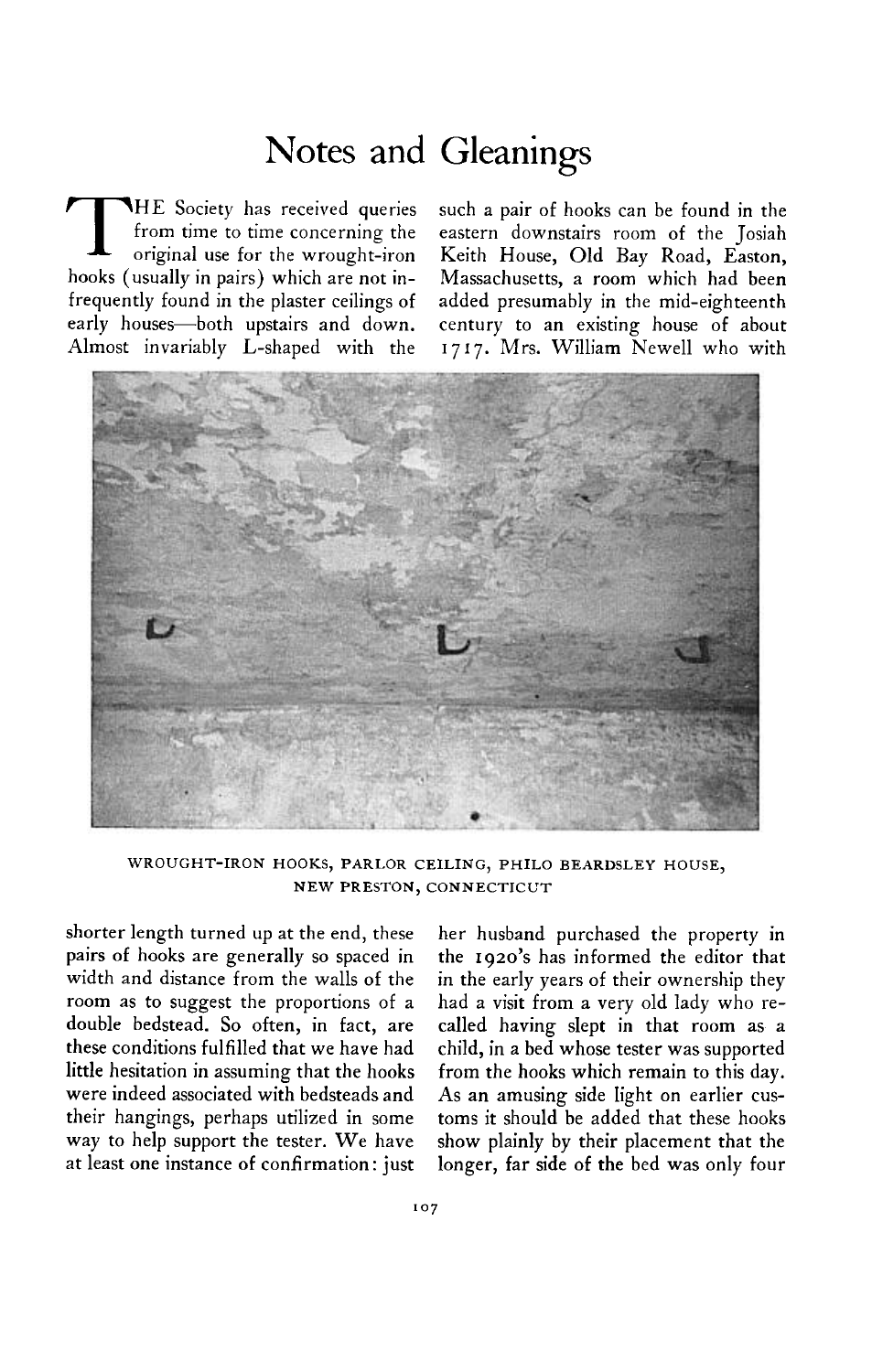



SKETCH-PLANS SHOWING LOCATION OF CEILING HOOKS IN THE KITCHEN OF HOUSE IN SHERMAN, CONNECTICUT (above), AND PARLOR, PHILO BEARDSLEY HOUSE, NEW PRESTON, CONNECTICUT (below)

 $\ddot{\phantom{a}}$